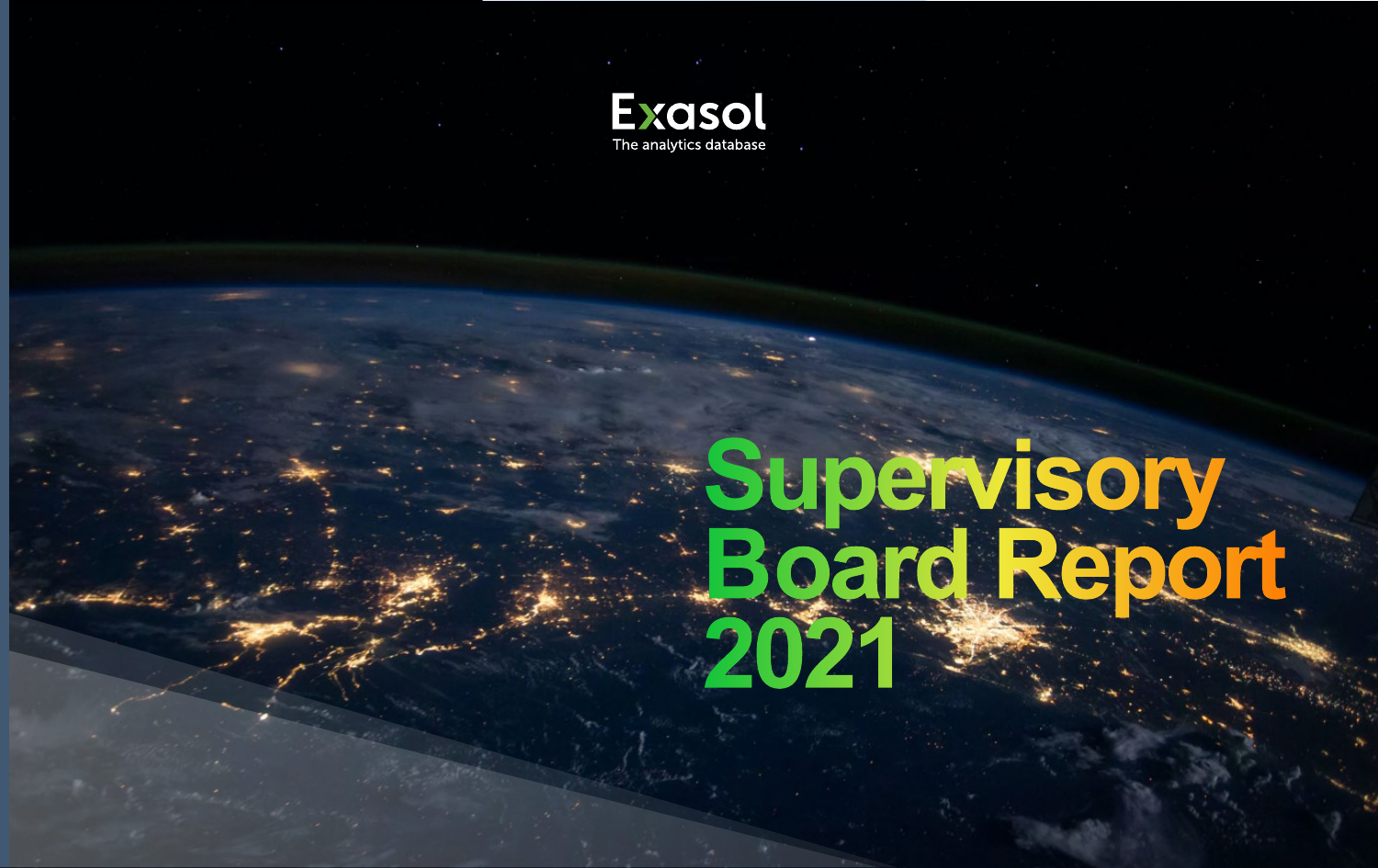## Report of the Supervisory Board

### Dear Shareholders,

The present report is designed to inform you about the acti- vity of the Supervisory Board in the financial year 2021 as well as about the result of the audit of the separate and the consolidated financial statements for 2021.

#### Activity of the Supervisory Board

In the year under review, the Supervisory Board conscientiously performed the duties incumbent upon it under the law, the Articles of Association and the Rules of Procedure. The Supervisory Board continuously assisted the Executive Board in the management of the company, regularly advised it and monitored its activities. Monitoring was based on the lawfulness, regularity, expediency and efficiency of the actions of the Executive Board. The cooperation was characterized by openness and trust. Whenever decisions of fundamental and strategic importance for the company were taken, the Supervisory Board was involved in a timely and appropriate manner. Transactions and other matters requiring approval were correctly presented by the Executive Board. The Supervisory Board was continuously informed by the Executive Board about all measures and events that were important for the company at the regular Supervisory Board meetings as well as in written, telephone and personal exchanges. As a result, the Supervisory Board was always up to date on the company's business situation, business developments, material budgeting

and planning aspects, including investment, financial and HR planning, as well as on the results of operations, organizational measures and the overall situation of the Group. The information exchange also included regular reports on the financial position as well as on the risk position and risk management. Deviations from the plans and targets were explained by the Executive Board if and when applicable and reviewed by the Supervisory Board.

#### Focus of the Supervisory Board's deliberations

In the reporting year, a total of five ordinary Supervisory Board meetings and two extraordinary Supervisory Board meetings were held, most of them by video or phone conference because of the COVID-19 pandemic.

At its ordinary meetings, the Supervisory Board dealt in detail with the company's business and financial situation. Subjects of these regular deliberations at the Supervisory Board meetings were the revenue, earnings and headcount trend as well as the financial position and changes in liquidity of Exasol AG and the Exasol Group. In addition, the members of the Supervisory Board discussed and resolved numerous issues and measures requiring their approval. No conflicts of interest on the part of the members of the Supervisory Board in connection with the exercise of their office were reported in the reporting period.

At the first ordinary meeting of the Supervisory Board on 12 April 2021, which was attended by all members of the Supervisory Board, the remuneration of the Executive Board was discussed. For this purpose, the Supervisory Board invited an external remuneration consultant, who informed the Supervisory Board about appropriate and market-consistent variable remuneration components in Executive Board contracts. The target agreement for the special annual remuneration (bonus) of the Executive Board for 2021 was adopted. In preparation for the Annual General Meeting 2021, a candidate for the Supervisory Board introduced himself and an external analysis on the compliance of the Supervisory Board remuneration with market standards was discussed; it was decided to propose an increase in the Supervisory Board remuneration to the Annual General Meeting. The corporate strategy 2021 and a project for the streamlining of the Group structure by merging subsidiaries with Exasol AG were presented.

The extraordinary meeting of the Supervisory Board on 26 April 2021 was attended by all members of the Supervisory Board. At this meeting, Mr Jan-Dirk Henrich was appointed to the Executive Board with effect from 1 September 2021, the Executive Board contract was approved, and the revised schedule of responsibilities was adopted.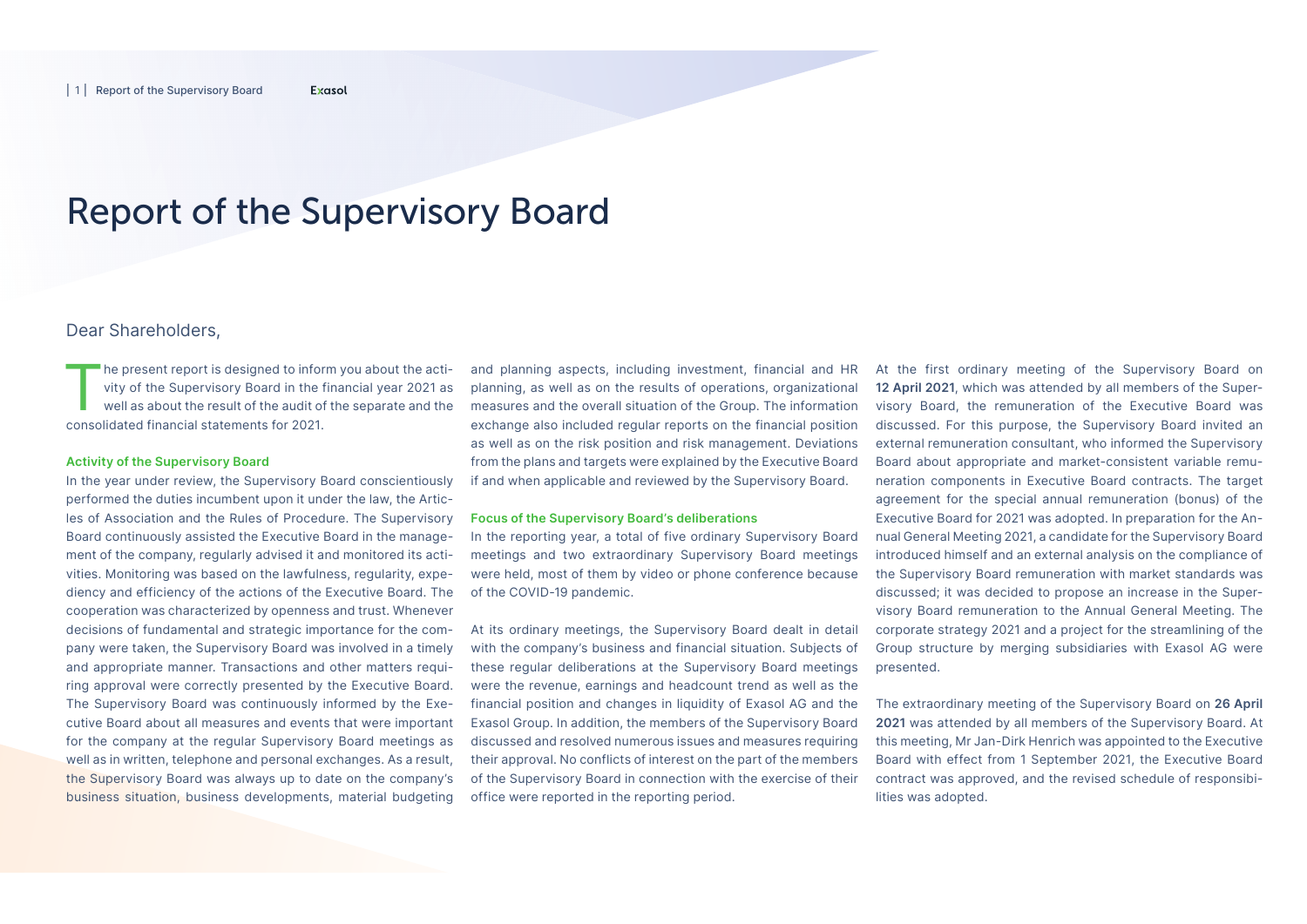At the second ordinary meeting of the Supervisory Board on 10 May 2021, which was attended by all members of the Supervisory Board and by the auditor, the deliberations focused on the audit of the separate and the consolidated financial statements. In the presence of the auditor, the Supervisory Board adopted the separate financial statements of Exasol AG for the period ended 31 December 2020 and approved the consolidated financial statements of Exasol AG for the period ended 31 December 2020. In addition, the Supervisory Board approved the agenda items for the Annual General Meeting of Exasol AG on 30 June 2021 and the holding of the Annual General Meeting as a virtual Annual General Meeting. The report of the Supervisory Board for the financial year 2020 was adopted. The Supervisory Board also resolved to pay out the bonus for 2020 to the Executive Board.

The third ordinary meeting on 30 June 2021, which was attended by all members of the new Supervisory Board elected by the Annual General Meeting, was held as a constituent meeting after the Annual General Meeting. Prof. Jochen Tschunke was confirmed as Chairman of the Supervisory Board, and Mr Karl Hopfner was elected Vice Chairman of the Supervisory Board.

At the fourth ordinary meeting of the Supervisory Board on 21 September 2021, which was attended by all members of the Supervisory Board, the business trend as well as Exasol's patent strategy were presented. Several items on the agenda of the Supervisory Board meeting related to the company's corporate governance. The revised Rules of Procedure for the Executive Board and the Supervisory Board as well as the principles for reimbursement of expenses of Supervisory Board members were adopted.

At the extraordinary meeting of the Supervisory Board on 11 October 2021, which was attended by all members of the Supervisory Board, the Executive Board reported on the organizational and personnel measures decided in the USA and UK, which the Supervisory Board took note of and concurred with.

The last ordinary meeting in the financial year 2021 was held on 15 December 2021. It was attended by all members of the Supervisory Board. At this meeting, Mr Jan-Dirk Henrich was appointed Vice Chairman of the Executive Board and the schedule of responsibilities was adapted. The expected 2021 results and the presentation of the 2022 – 2025 budget were discussed. The deliberations on the company's corporate governance were continued, and a gap analysis regarding compliance with the German Corporate Governance Code, which is not mandatory for Exasol AG due to its listing on the open market, was presented. In agreement with the Executive Board, the Supervisory Board defined the goal of further reducing the deviations from the German Corporate Governance Code. An external remuneration consultant was again consulted on Executive Board remuneration; the consultation focused on the structure of the long-term component of the Executive Board remuneration. In addition, the Supervisory Board discussed the profile of skills and expertise for the Supervisory Board and the objectives for the composition of the Supervisory Board, and resolved the procedure for expanding the Supervisory Board.

Besides the resolutions adopted at meetings, several resolutions were adopted by way of written vote. On 31 January 2021, the Supervisory Board resolved, for example, to terminate the contract of Executive Board member Michael Konrad, who had asked the Supervisory Board to approve his resignation from office before the end of his term of office. In several resolutions adopted by way of written vote, the Supervisory Board approved the is sue and allocation of tranches of the stock option program. The planned mergers of subsidiaries for simplification purposes were presented in detail to the Supervisory Board at the meeting on 12 April 2021. The conclusion

#### Attendance at Supervisory Board meetings

As all meetings of the Supervisory Board in the financial year 2021 were attended by all members of the Supervisory Board, attendance at the individual meetings is not disclosed separately.

#### Separate and consolidated financial statements

At the Annual General Meeting on 30 June 2021, KPMG AG, Wirt schaftsprüfungsgesellschaft, Nuremberg, was appointed auditor<br>of the separate and the consolidated financial statements for the<br>reporting year. On 3 January 2022, the Supervisory Board issued<br>the respective audit assignmen dated financial statements 2021. KPMG AG, Wirtschaftsprüfungs gesellschaft, audited the separate financial statements of Exasol<br>AG and the consolidated financial statements of the Exasol Group<br>as well as the management report of Exasol AG and the Exasol<br>Group. The auditor issued an u cial statements were signed by Markus Zippel and Dr. Joachim Schroff as responsible audit partners. KPMG AG, Wirtschafts prüfungsgesellschaft, stated that the management report of Exasol AG and the Exasol Group accurately reflects the situation of the company and the Group as well as the opportunities and risks of their future development.